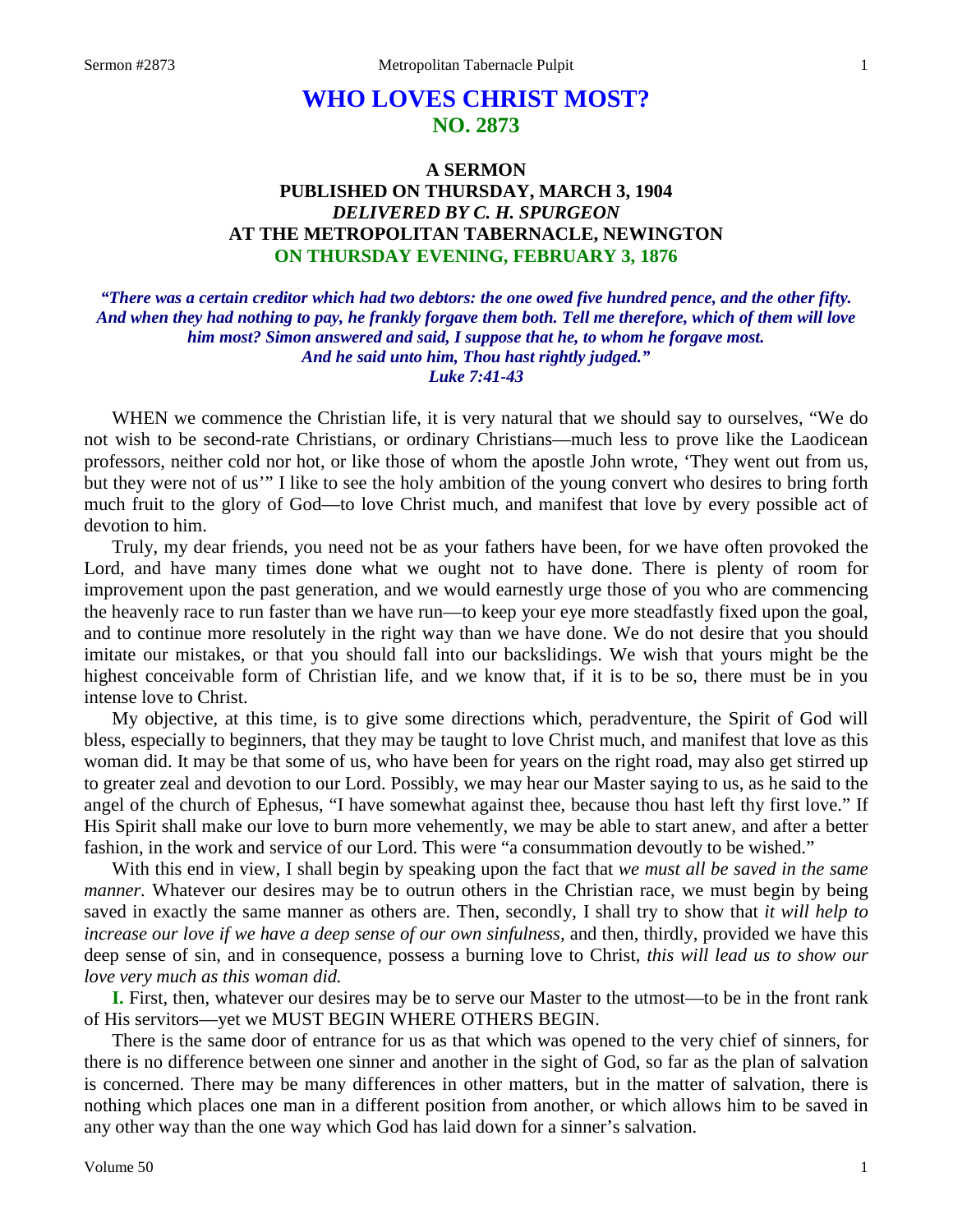You notice, in the parable before us, that *both the parties were in debt,* "the one owed five hundred pence, and the other fifty," but they were both in debt. So, if some men have plunged into the grossest vice, and defiled themselves, and polluted their lives, they are certainly in debt five hundred pence, but if others have been kept from overt acts of transgression, yet since their hearts have gone astray from God, and since with their desires, and with their lips, and in many respects even in their actions, they have broken His holy law, they also are in debt, fifty pence, it may be, but still, they are in debt.

There is not one man among us, who can stand before the Most High, and say to Him, "I owe nothing to thy justice, for I have never infringed thy righteous laws." Any man who should say that would be a liar and the truth would not be in him. If we say that we have no sin, or that we have not sinned, we lie in the face of the living God and in the teeth of our own conscience too. So, we are all in debt, even if the amount differs in each case.

We also learn from the parable that, *although both the parties were in debt, neither of them had anything with which to meet the liability,* "they had nothing to pay." One only owed fifty pence, but then, he had not the fifty pence, nay, he had not even one penny out of the fifty required to meet the amount. The other debtor owed five hundred pence, and his plight was just the same, for he had nothing to pay. It sometimes happens that the man, who owes the most, has the most to pay, but it is not so here. He has nothing to pay.

And sometimes, the man, who owes but very little, may be the one who has something with which to meet his obligations. He has pulled up just at the right time, and though he is insolvent, yet he can almost meet the debt. But it is not so here. He has nothing to pay. Neither of them could produce so much as a single penny, and that is your case and mine, dear brethren, we have nothing to pay. All that we have, or ever shall have, is due to God already. If there were any assets, they would not belong to us, and there is nothing in reserve—nothing that we can look for, that will drop in, towards the close of life, with which all our old scores can be wiped out.

Under the law, there is nothing for us but debt, debt, debt, and even if we had the power to pay our old debts, new ones would soon swallow up all our capital. But we have nothing with which to meet our old debts. "Thou shalt love the Lord thy God with all thy heart, and with all thy soul, and with all thy strength, and with all thy mind; and thy neighbor as thyself," is still God's daily demand upon us, and if we were able to meet it, it would not in any way make up for the deficiencies of the years that have gone by. Here, we all stand upon an equality, we are all in debt, and we have none of us anything with which to pay that debt.

And here is the glory of God's mercy in dealing with sinners who believe in Jesus. In the parable of the two debtors, we are told that *the creditor freely forgave them both*. He did not say to either of them, "I will set you a certain time, and you shall pay me so much a week until you clear it off." Oh, no! he forgave them both, wiped the score out altogether. He did not ask anything of them, for he knew that they had nothing, but he forgave them, says the text, frankly, that is, freely.

He did not forgive one of them because his debt was a misfortune, which he could not avoid, but he frankly forgave them both. He did not look for any worthiness in either of them, or expect anything from either of them, but as an act of pure gratuitous favor, because he delighted to show kindness to his poor debtors, he said, "There, go home, both of you, I shall never ask you for the amount of your debts again. I have crossed it off my book, though I have received nothing whatsoever from you."

Now, this is just what the Lord, in His infinite mercy, does for all poor sinners who come and trust His Son. He gives them a receipt in full, for there is One who has paid the debt for them. All glory be to His name, it has been paid in full, but so far as we are concerned, the Lord does not give us pardon because of our tears, or prayers, or repentances, or even because of any merit in our believings, for our very believings are marred by unbelief, but he forgives us freely. And he does not forgive us because he thinks that, in the future, we shall improve upon the past. Oh no, we are His workmanship when we do improve, and it is He who must have the credit of our improvement. But He forgives us freely,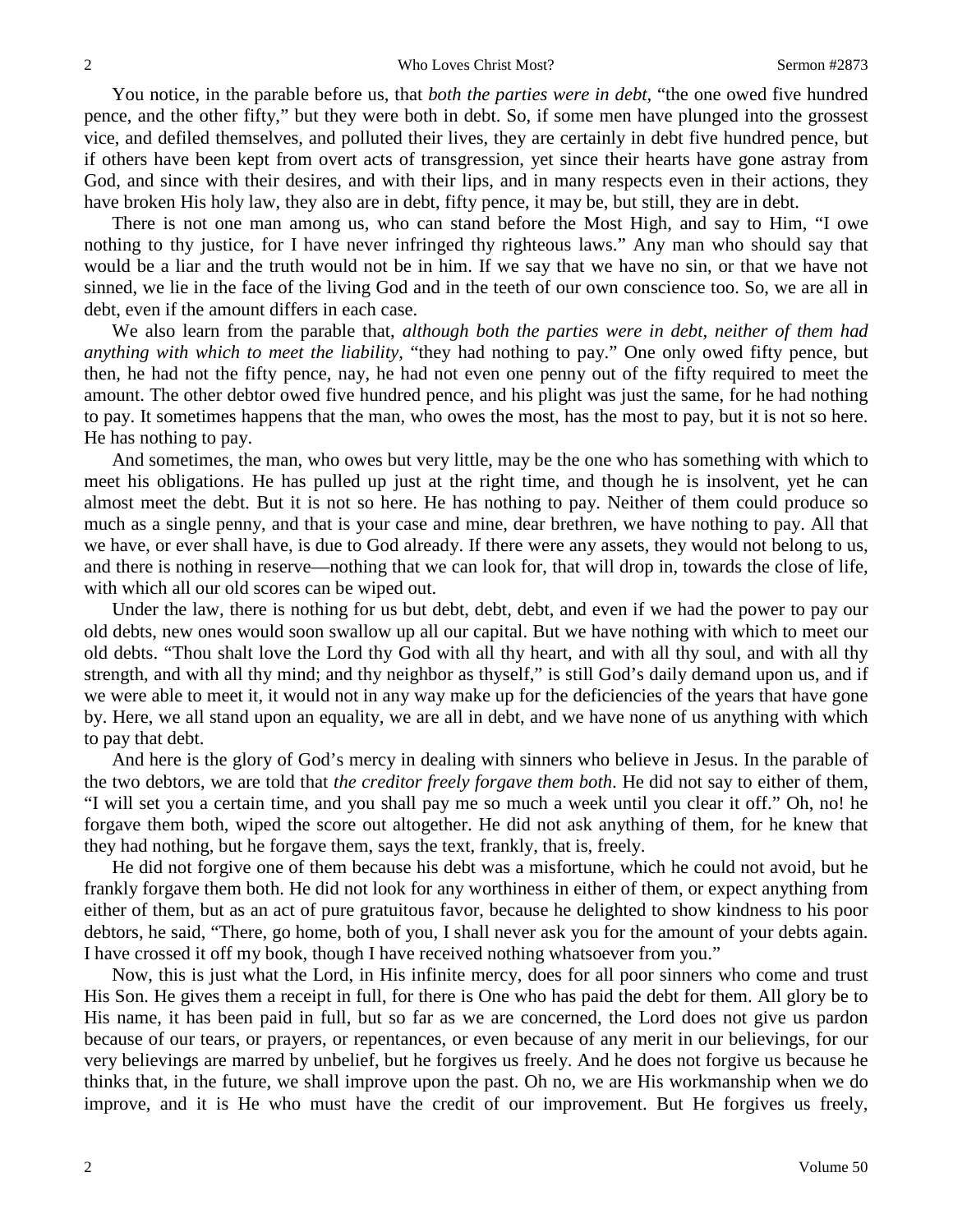"according to the riches of his grace," passing by iniquity, transgression, and sin, and remembering not the wickedness of His people, "because he delighteth in mercy."

Here, then, we are all on a level, and if any young Christian thinks that he starts with an advantage over others, he makes a great mistake, and he had better go back, and start where all pilgrims to Zion must start—at that wicket gate which John Bunyan describes, or better still, at that cross where Christian lost his load, and whence he went on his way rejoicing. You must come down from that high horse, young man, your birthright is not worth a farthing to you, your church going and your chapel going are not worth a single penny to you, you must trust in Christ just as a harlot or as a thief must.

It is true that you have been moral and I thank God for it. It is true that you have been preserved from contamination with an ungodly world, and I thank God for it. But still, in the matter of the soul's salvation, "other foundation can no man lay than that is laid, which is Jesus Christ." Faith in the atoning sacrifice of Christ is the way of salvation for the most immoral, and for the most moral too. You and I, dear friend, must go together to the Lord Jesus, and see in Him the full atonement made, and the utmost ransom paid, and then we must accept, as poor bankrupt sinners, the free gift of a full discharge through the sovereign mercy of God whom we have offended.

It is absolutely essential for us to begin here, for if we do not start our Christian life rightly, we shall never make progress in it. If there is a mistake in the first course of bricks laid, or if the foundation is not well dug out, or if things are done improperly at the beginning, there are sure to be all sorts of mischief in the rest of the building. Therefore, I charge you, begin by coming to Christ, as naked sinners needing to be clothed.

Do not come to Him in the filthy rags of your self-righteousness, seeking to have a piece of his spotless robe of righteousness tacked on, for that can never be. If you think of passing your counterfeit coin with Christ's pure gold, you are making a fatal mistake. I charge you to begin as lost, ruined, and condemned sinners, for that is what you really are, coming to Christ like that, and trusting in Him, you shall be saved, you shall be adopted into the divine family, you shall be sanctified in Christ Jesus, and in due time, you shall be glorified through Him, and through him alone.

**II.** Now, secondly, I want to show you how our lives may become more intense than the lives of many other professing Christians are through our love being more fervent than theirs is. In order to attain that end, WE MUST HAVE A DEEP SENSE OF OUR OWN SIN. "Which of them will love him most?" "I suppose he, to whom he forgave most."

I can imagine someone saying, "I was never, in very deed, as great a sinner as some have been, must I, therefore, love Christ less than those who have been greater sinners than I have? Will this morality of mine—in which I do not trust for a moment, and concerning which I do not speak boastingly—will this put me at a disadvantage in comparison with others? I never attain to such love as that woman had who was a sinner?"

Listen, my friend. Suppose that the man, who owed five hundred pence, only thought that he owed fifty. He would not love the creditor, who forgave him, any better than the one who did really owe the fifty pence, would he? It was not the amount forgiven, as you will readily see, which was the cause of the greater or lesser love, but it was the consciousness of the amount—the realization of its greatness, which would be the cause of the greater love. I do not doubt that there are some very great sinners, who have been forgiven, who yet do not love Christ much, and on the other hand, there are some who, in the judgment of men, and perhaps, in the judgment of God, are nothing like such great sinners, who, nevertheless, love Christ more, the reason being that these greater sinners never had such a deep sense of the enormity of sin as these, comparatively speaking, lesser sinners have had.

The question turns, you see, not so much upon the actual amount of debt, as upon the consciousness of the magnitude of that debt—not so much, in the matter of love, upon the indebtedness, as upon the sense of that indebtedness, so that you, who have been kept in the ways of morality, before you were converted, may rightly place yourselves among the greatest debtors, and peradventure, may love Christ even more than some others do, who have actually been grosser offenders, but who have never been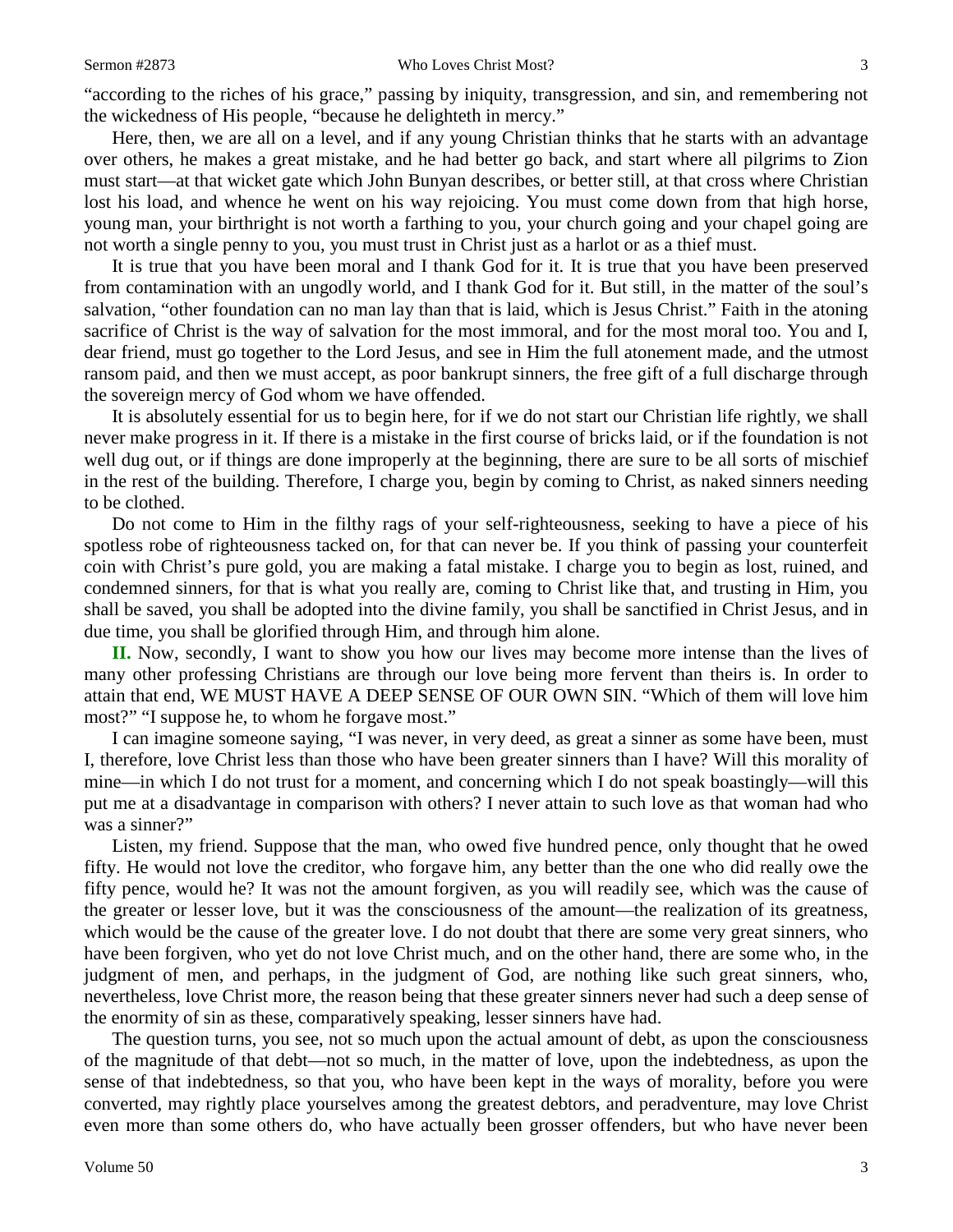awakened to such a full sense of their sinfulness as you have had, and consequently, do not think themselves to be the greatest debtors to God. It is, dear friends, a deep sense of our sinfulness, coupled with the perfect consciousness of our forgiveness, that will work in us intense love to Christ.

Let me further say that *anyone, who has been forgiven very great open sin, ought certainly to have the greatest and strongest motive for love to Christ*. You cannot always tell how love comes into the heart. I do not deny the duty of love, but love does not come merely as a duty. You love your mother, or you love your wife, and it is your duty to do so, but you could not be made to love either of them simply by being told that it was a duty. You do it because of the natural impulse within your heart, which moves you to love.

In like manner, love to our Heavenly Father, and love to Christ is, no doubt, a duty, but it is much more than a mere matter of duty. That is a cold sphere for love to live in, and she soon gets away from the polar regions of duty to the more tropical climate of the garden of Gethsemane and the place called Calvary. She loves because she cannot help loving—because she must love. The gratitude within her heart is so great, that she cannot help loving the Lord who has done so much for her.

I hope that is the case with any of you who were once drunkards, or who had lost your character, or who had sinned against God in an open way, and even dared, perhaps, to blaspheme His holy name. As you think that over, oh, how your heart ought to burn with love to your Lord! You remember how Paul writes concerning adulterers, and drunkards, and all sorts of grossly sinful people, and then says, "Such were some of you, but ye are washed." This should bring tears to the eyes of all whom it concerns, "But ye are washed,"—you are singing your Savior's praises, though, once, a profane or licentious song would have suited you better, you are now bowing your knees in prayer, though, once, those knees never knew what it was to make an obeisance before the Most High, you are loving Him now with all your heart, though, once, you saw no beauty in Him that you should desire Him.

Brothers and sisters, I will not say that you ought to love Christ much, rather will I say that I feel sure that you do. If you realize what He has done for you, you cannot help loving Him much, and I trust that, in the outpouring and manifestation of love, yours will be a life as vigorously good as once it was shamefully bad—a life as full of the fire of heaven as once it was full of the fire of hell—a life as much above the common life of men as once it was below what the life of men really ought to be. God grant that it may be so with you!

Now I will address myself to those who thank God—without any of the Pharisaic spirit—but very humbly thank God that they were not allowed to run into the same excess of riot as others, but were early brought to a knowledge of the Savior. I say to you, dear friends, that *you also may be among those who love Christ much, if you have a very deep sense of sin*.

A venerable servant of God, whom most of you know and respect, has made a remark which I fully endorse. He says that he has noticed that the deepest convictions of sin do not come, as a rule, to men of coarse life, but to those who have been of upright moral character. My own observation has taught me that, very often, drunkards, and other persons who have lived openly evil lives, when they are converted, are brought on a sudden to Christ, and made to rejoice in Him, while some of us, who were kept from such sins as they have committed, have had a far greater sense of horror and terror inflicted upon us than they have ever experienced.

I have many times found that the deepest sense of sin has been felt where the actual sin has been the least. There are, no doubt, exceptions to this rule, but I believe it is the rule, and the explanation is, that the ungodly man, by a long life of sin, has so seared his conscience that, even when the Spirit of God comes to him, he has not that delicate, acute sense of sin which another man has, who, by God's grace, has never been permitted to blunt the edge of his conscience.

I will tell you another thing. I believe that, in many Christians, the sense of sin is much stronger ten years after they have been saved than it is at the time of their conversion. There is not any despair mixed with it, and the fear of punishment has gone, but a sense of horror at the terrible guilt of sin will sometimes come over a Christian who is far advanced in the divine life, nay, the further he is advanced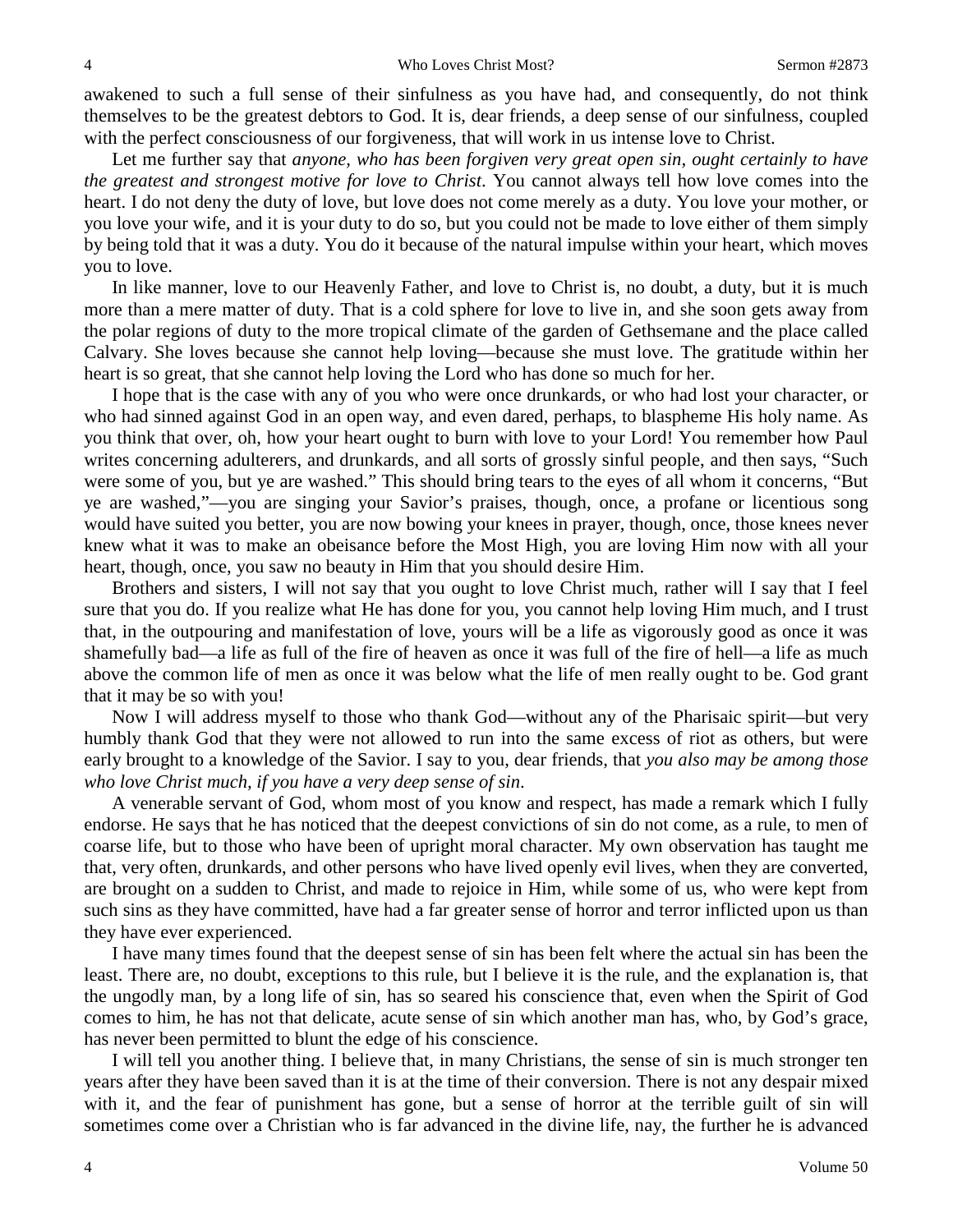#### Sermon #2873 Who Loves Christ Most? 5

in the divine life, the more will horror take hold of him whenever he sees sin, even in others, and still more in himself. Some glib professors talk of having got out of the seventh of Romans, I hope they will grow in grace until they get into the seventh of Romans! It seems to me as if they were in the first of Romans, so they have a long way to travel before they will get into the seventh of Romans.

The nearer you get to perfection, the more horrified you feel because of the sin that still remains in you, and the more horror you feel at your sin, the more intense will be your gratitude to the bleeding Savior who has put that sin away, and in consequence, the more intense will be your love to him.

I charge you, Christian people, if you want your piety to be increased, never to blunt your sensibility of sin. Do not begin to look at sin in any light which takes away any of it blackness. The devil himself is not so bad as sin is, for it is sin that made the devil. Satan was a holy angel until sin came into him, but sin itself was never anything else but sin—a horrible thing, and it never will be anything else but sin, look at it in whatever way you may.

Some have spoken of sin as being merely a failure, or a slight slip. God keep you, beloved, from ever using such language as that! Sin, in a child of God, is a damnable thing—as damnable as it is most atrociously wicked, and if it were not for the grace of God, which takes it away, the brightest saint would soon be banished from God's presence. Sin is always an evil thing, but in a child of God it is a worse thing than in worldlings, for he sins against greater light and knowledge than they possess.

Brethren and sisters in Christ, if you desire to cultivate, as I trust you do, the feeling that you did owe your Lord five hundred pence, which he has freely forgiven you, *you must often think of the spirituality of the law of God.* We think, at first, that the ten commandments only mean what we see on the surface, and if we have not broken them, we feel happy, or if we have broken them, then we feel some conviction of sin, but the longer we live, and the more the Spirit of God deals with us, the more we discover that the law contains the condemnation of every evil thought, and temper, and imagination.

Think, for instance, when we come to discover, in connection with the command, "Thou shalt not kill," that he who is angry with his brother without a cause is a murderer. Who among us has completely escaped that sin? Do angry thoughts never arise in our heart? Ah, then we begin to discover that we have broken that command, and that, in this sense, we are murderers, and we find that there are more men, who have broken that law, than have been put to death by their fellow men.

It is just the same with each of the commandments. I need not go into the details of them, but may the Spirit of God make you often go into the details, till you look into your own life, and are horrified, and you say, "Why, where we fancied we saw righteousness, we see ourselves altogether condemned before the all-seeing eye of God."

If you would have a sense of sin, in the next place, *endeavor more and more to appreciate the excellency of God*. O thou holy, holy, holy, Lord God of hosts, when I think of some of Your creatures, and compare myself with them, self-conceit may set my mind at ease, but when I look up to You, and remember that the heavens are not clean in Your sight, and that You charge Your angels with folly, I feel afraid to come into Your presence. In the visions of the night, when we have thought upon the purity and spirituality of God, our hair has been ready to stand on end as we have realized how far we are from such perfection as His, and we have been ready to cry with Job, "I have heard of thee by the hearing of the ear: but now mine eye seeth thee. Wherefore I abhor myself and repent in dust and ashes." If the Holy Spirit will teach you to feel like that, then you will love Jesus Christ for having had pity upon you and provided a way by which all your sinfulness could be taken away.

Another blessed sharpener of our sense of sin is *a consciousness of sin's tendency*—knowing what sin really is, and what it would do if it could have its way without those blessed checks which omnipotence put upon it. What would sin do, if it could? What did it do when God gave it liberty? It took God Himself, and accused Him, brought Him before its bar, and there, the sinner dared to sit and judge his God—yea, and to condemn his God, and even to slay his God. This is what sin always does whenever it can. "The fool"—that is, the ungodly man—"hath said in his heart, There is no God." He means, "No God for me, I do not want any God. If I could have my own way, there should not be any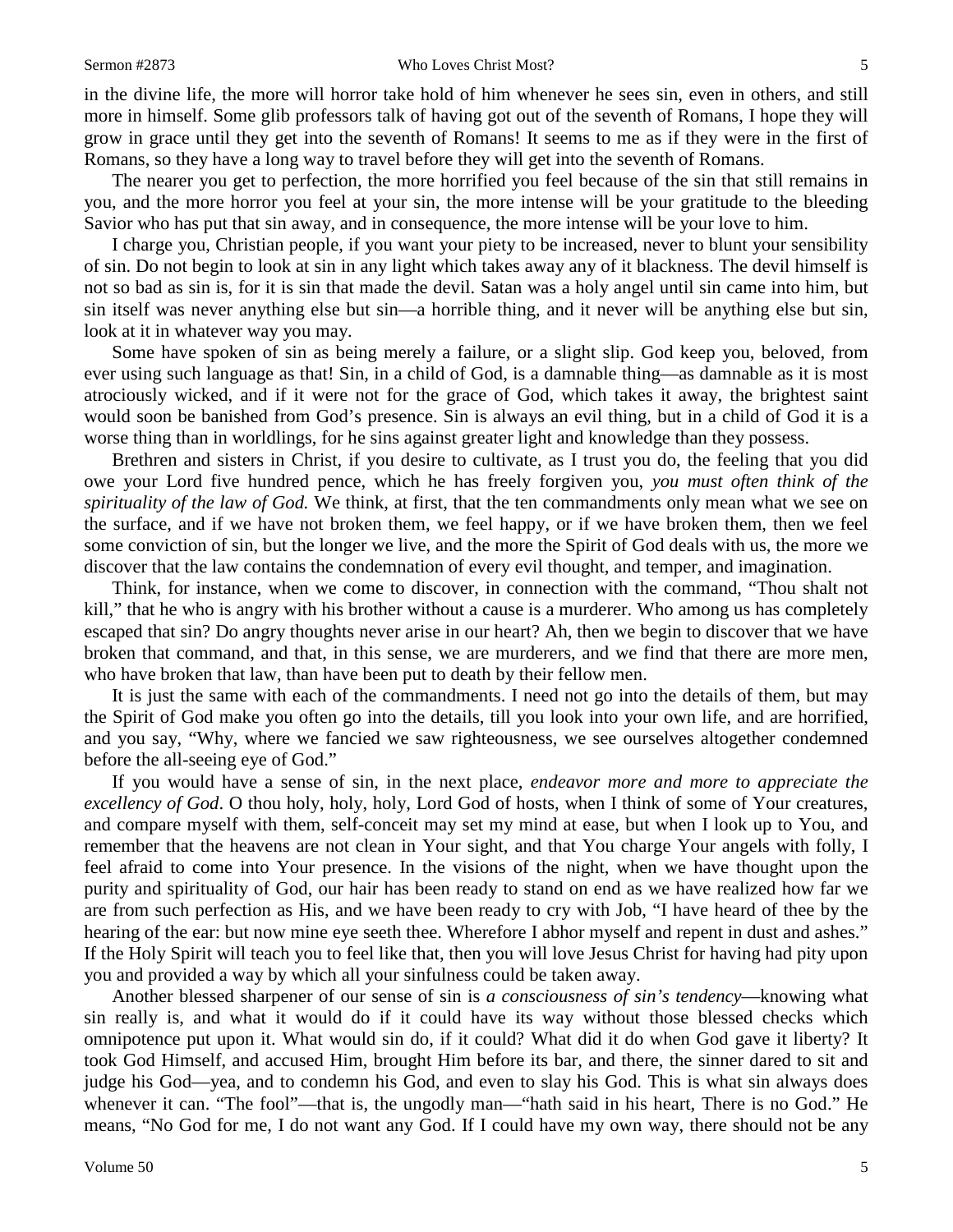God." And every offense against God's law is a wish, on our part, to be greater than God—to have our way instead of God having His way—in a word, to push God off His throne that we might sit there in His place. O sin, I cannot but hate thee, now that I see thee red with the blood of the Son of God! I cannot but abhor thee now that I see that thou wouldst let hell loose into this world if thou couldst do so. A Christian cannot help hating sin in proportion as he loves God who has forgiven him all his trespasses.

One thing which has often made me feel great tenderness of soul is *a sense of the divine love*. If you ever offend a person, and that person, instead of being in the slightest degree angry, lets fall a tear, but says nothing, and if you hear afterwards that he has been laying himself out for your good, and that the very thing, about which you were angry, was really intended to be a blessing to you, oh, you feel as if you could never forgive yourself!

To do a wrong thing is bad at any time, but to do a wrong to the One who is so good and so kind as God is—oh, have you not often said to yourself, "How could I have done this? I was one of God's chosen people, He loved me before the foundation of the world, though I did not know it. Christ wrote my name on His hands, and on His heart, and shed His blood to redeem me, yet I did not know it. I even ridiculed His name, yet all the while he had prepared a place in heaven for me, and He had made up His mind that He would save me, that His grace should seek me. I did not know anything about it, and I went on in the frivolity and foolishness of my heart against Him." This thought makes sin appear exceedingly sinful, as being committed against a God who is all goodness, and altogether love and mercy, and so we feel ourselves to be indebted five hundred pence, and not merely fifty.

Above all, dear friends, I know of nothing that can make us more sensitive about our guilt, and conscious of it, than *the realization of what Jesus Christ is to us.* I think this poor woman was helped to weep by the sight of His feet. They had not been pierced then, but I know that it helps us to weep in penitence when we can see His dear, His blessed feet that were pierced for our sins, and look upon His hands, and remember His words, "These are the wounds that I received in the house of my friends," and then look into His side, and see that the gash goes right to His heart, and all the while, realize that each of our sins became a nail, and unbelief the spear, to pierce His hands, and feet, and side.

That wonderful love of Jesus Christ to us has never changed, it has never been repressed by our ingratitude, or made to cease even by our forgetfulness of Him. He loved us even to the death, and after death, He has continued to love us still. He loves us so that He cannot be content even in heaven until He gets us there with Him. Being Himself there as our Head, He is determined to bring all His members there. Just look at Jesus Christ a minute, and then look at sin. Oh, what a loathsome thing, what a monster, it then appears!

I am sure, dear friends, if you are beginning to think little of sin, it must be because you have been thinking little of Jesus Christ. You cannot have met your best Friend lately, or else you would never parley with His enemy. O beloved, lie in Christ's bosom, where all the sweetest perfumes are, rest your head upon His breast, where the myrrh, and aloes, and cassia are to be found, and you will never crave the leeks and garlic of Egypt! After having been with Him, and eaten of the heavenly manna, you would not be able to eat the dust and ashes of this foul world. So, in proportion as you get near to Jesus, you will hate sin, and you will love Him, who bore your sin, and carried it all away, that you might be free from it forever.

There are many other topics I might mention so as to sharpen your sense of sin, but I pray the everblessed Spirit to keep your mind and heart sensitive towards sin, for be you sure of this—that you can never exaggerate your own guiltiness in God's sight. When you have the lowest notion of yourself, you are getting the nearest to the truth, when you feel your sin to be exceeding sinful, you do not even yet know how sinful it is, for—

*"God only knows the love of God,"—*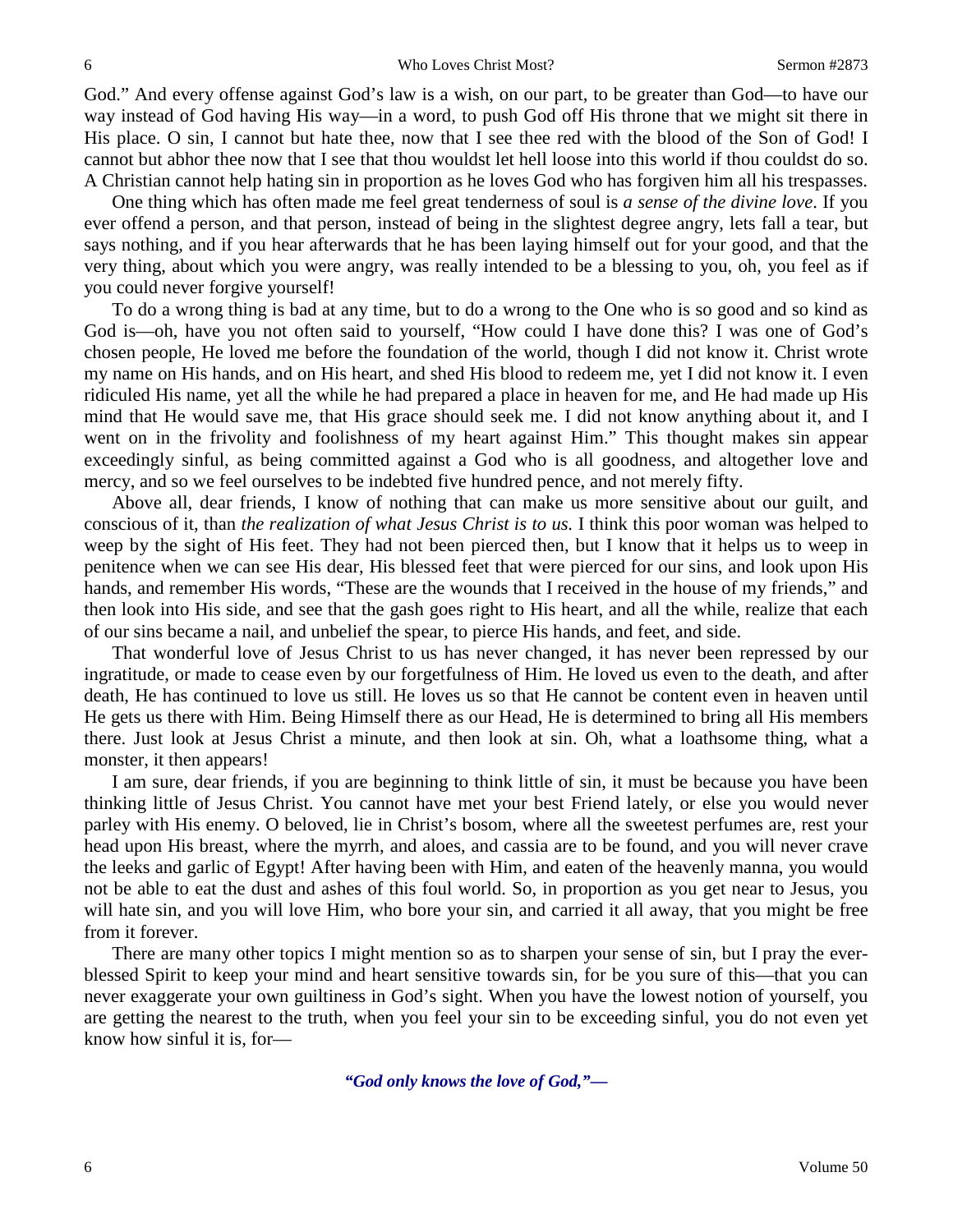and God only knows the sinfulness of man. Perhaps, if any man among us could see his sin as it really is, he would go mad. I am persuaded that sometimes, God spares men, who have been great sinners, the horrible revelations which He gives to others, because they could not bear them. If they did ever see themselves as they are, they might be driven to despair. So He sometimes leads them by easier ways than He does some others, and He thus gives to others the opportunity of putting themselves down among the five hundred pence debtors, and to love Him most because, after all, they are conscious of having had the most forgiven.

**III.** My time has fled, so I must only say very briefly, in the third place, that IF WE GETA BURNING LOVE FOR JESUS CHRIST, IT WILL BE WELL FOR US TO SHOW IT AS THIS WOMAN DID. How shall we do it?

First, *by desiring to be near Him*. This woman, in her desire to be near Christ, came right up to His feet. Augustine admires the gracious audacity of this woman. She had been very bold when she was a sinner, her shamefacedness was gone when she was a sinner, and it was also gone when she was a saint. May we too, love Christ so much that we cannot be content to live at a distance from Him, but may we be amongst those who follow the Lamb whithersoever He goes and abide close beside Him!

The next point in her for us to imitate is *the boldness of her confession*. Some of Christ's disciples came to Him by night, but this woman came to Him by day. They dared not approach Him when anybody saw them, but she cared not who saw her. I would that you, who love Jesus much, were as bold as she was in the acknowledgment of your faith. Come out, and confess Christ, saying, "I have had much forgiven, therefore, I will tell the whole world of what the Lord has done for me."

Then, next, *this woman had deep humility,* for bold as she was, she rendered the lowliest service that she could to Christ. May you be such willing slaves to Him that washing His feet will be the work in which you delight! If I may but wash His feet—help His poor people—look after a few infants in the Sunday school—do any little thing for Him—if I can only have some smiles from Him, though they be only such as come to menials, I will be glad to get them.

Then, *imitate this woman's penitence*. She bathed His feet with her tears, so do you show Him how deep and true is your repentance. It is well not to make a show of repentance to men, except by your actions, but let your whole life, and your inmost soul, make a show of it before Christ. Wash His feet with your tears, with your contrition, refresh him.

After washing His feet with her tears, this woman wiped them with the hairs of her head. *Imitate her self-denying service.* Show your love to Jesus in some special way. I do not know what particular form your service may take, but let it be some loving, tender, self-denying work for your dear Lord and Savior. Make a perfect consecration of yourself to Him, as this woman did, may the Holy Spirit help you to do so!

But you will never do it unless you have a deep sense of sin, so, brothers and sisters in Christ, I come back to that point, because that is the chief thought I want to leave in your mind. Do feel sin to be a bitter and hideous thing, and do feel yourself to be a great sinner. You will never pray so well as when you have a tear in your eye. You will never serve God so well as when you have been standing in the publican's place, and saying, "God, be merciful to me a sinner."

I am persuaded that we, ministers, do not preach with effect if we preach as if we were wonderful saints looking down on you, poor sinners. Oh, no! When we are ourselves tender in spirit, God helps us to be tender to the humble and contrite among our hearers, out of our hearts, by the gracious working of the Holy Spirit, comes power that helps others to be humble and contrite before God. We are nothing to boast of, so let us never boast.

Though we are accepted in the Beloved, and perfect in Christ Jesus, forgiven, saved for ever (blessed be His name!), yet this is no reason for us to lift ourselves up, but to lift Christ up. It is a cause for gratitude, but not for conceit, so we will feel that we have had much forgiven, and will love Him much who has freely forgiven us all our trespasses. May He help us to do so, and His shall be the praise for ever and ever! Amen.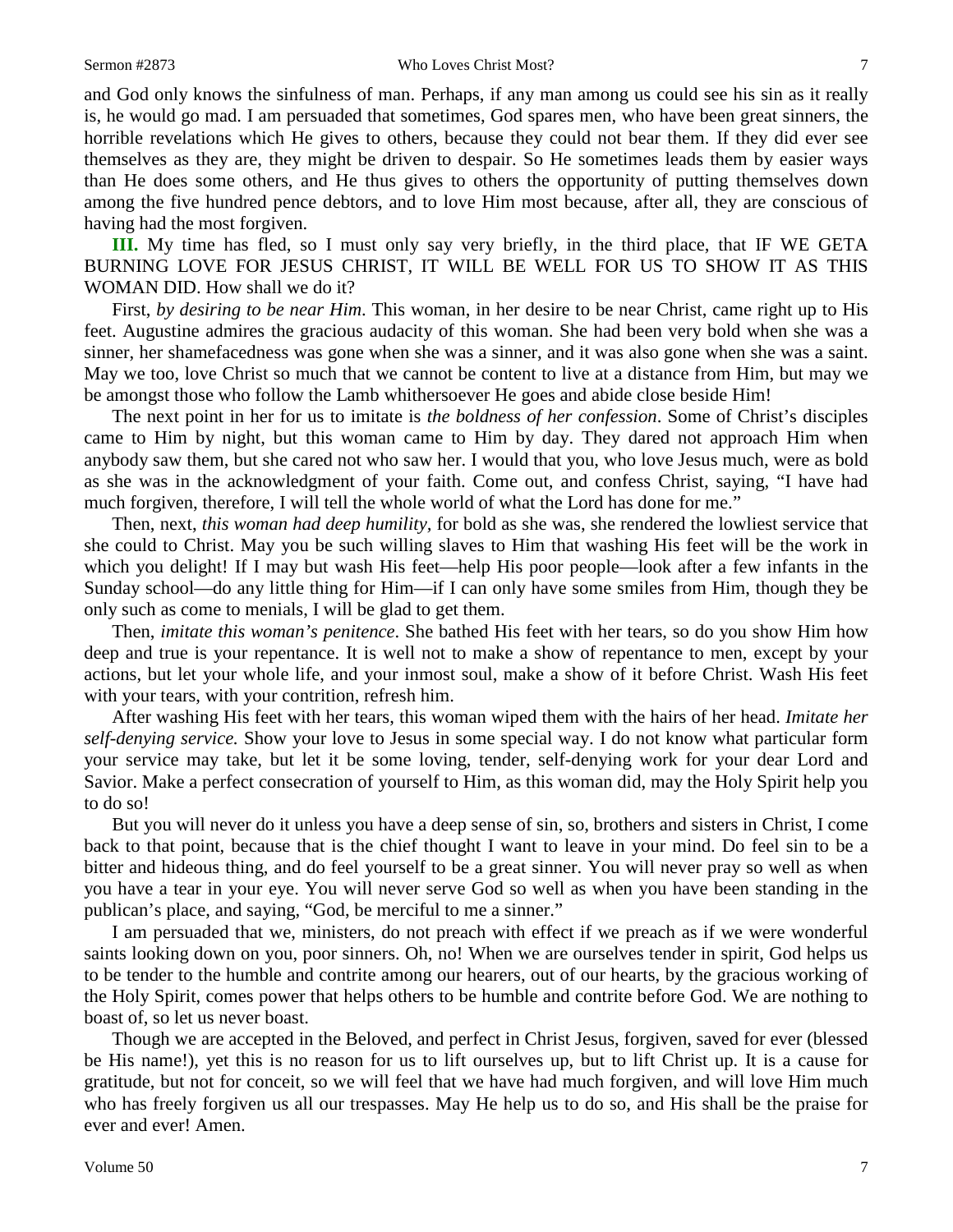#### **EXPOSITION BY C. H. SPURGEON**

## *PSALM 116*

In this Psalm, David tells us his experience with regard to God and with regard to men.

#### **Verse 1.** *I love the LORD, because he hath heard my voice and my supplications.*

Answered prayer is a good reason for loving God. David was in his right senses, and he was, by no means, a fool, yet he declared that God had answered his prayer, and therefore, he loved Him. And this is not only David's experience, but there are thousands of us who can say that God has heard our prayers, and therefore we love Him. How can we help doing so?

**2.** *Because he hath inclined his ear unto me, therefore will I call upon him as long as I live.*

If a beggar in the street were to say to us, "Because you have relieved me once, I will beg of you as long as I live," we should not be pleased to hear him say that, but God loves to hear us say that to Him. He wishes us to resolve that, because we have been successful in prayer once, we will call upon Him as long as we live.

Now David explains the circumstances which led him to pray:—

**3.** *The sorrows of death compassed me,—*

"I seemed to be shut in—surrounded by a circle of difficulties and terrors, 'The sorrows of death compassed me,'"—

**3.** *And the pains of hell gat hold upon me:*

They seemed to seize him as a lion seizes his prey.

**3-4.** *I found trouble and sorrow. Then called I upon the name of the LORD; O LORD, I beseech thee, deliver my soul.*

His prayer was a very short one, but very much to the point. Words make not prayer, they often burden it, and prevent it from flying.

#### *"Prayer is the soul's sincere desire;"—*

and David, in a few earnest words, expressed that desire, "O LORD, I beseech thee, deliver my soul." **5.** *Gracious is the LORD, and righteous; yea, our God is merciful.*

All who have ever tried Him have proved him to be so—merciful to forgive our sin—merciful to help us in the time of trouble—merciful to strengthen us in the performance of our duty, "Our God is merciful."

#### **6.** *The LORD preserveth the simple:*

Those who are of a single mind—who have no double meanings and concealed motives—those who know their own ignorance and weakness, and who, therefore, dare not trust in themselves.

**6.** *I was brought low, and he helped me.*

David could speak for himself, and he did so without the slightest hesitation. Can you, dear friends after making trial of God's love and grace, say of Him, "I was brought low, and he helped me"? If you can, then bear this testimony to His praise and glory.

**7.** *Return unto thy rest, O my soul; for the LORD hath dealt bountifully with thee.*

Man's soul is like the dove that Noah sent out from the ark. It flew over the wide waste of waters, seeking rest, but finding none, so, at last, with weary wing, it made its way back to the ark, and soul, you wilt never rest till you come back to your Creator and Redeemer. You may fly to the pleasures and follies of this world, but they can furnish no real rest for you, if you would rest, you must come back to your God.

**8-9.** *For thou hast delivered my soul from death, mine eyes from tears, and my feet from falling. I will walk before the LORD in the land of the living.*